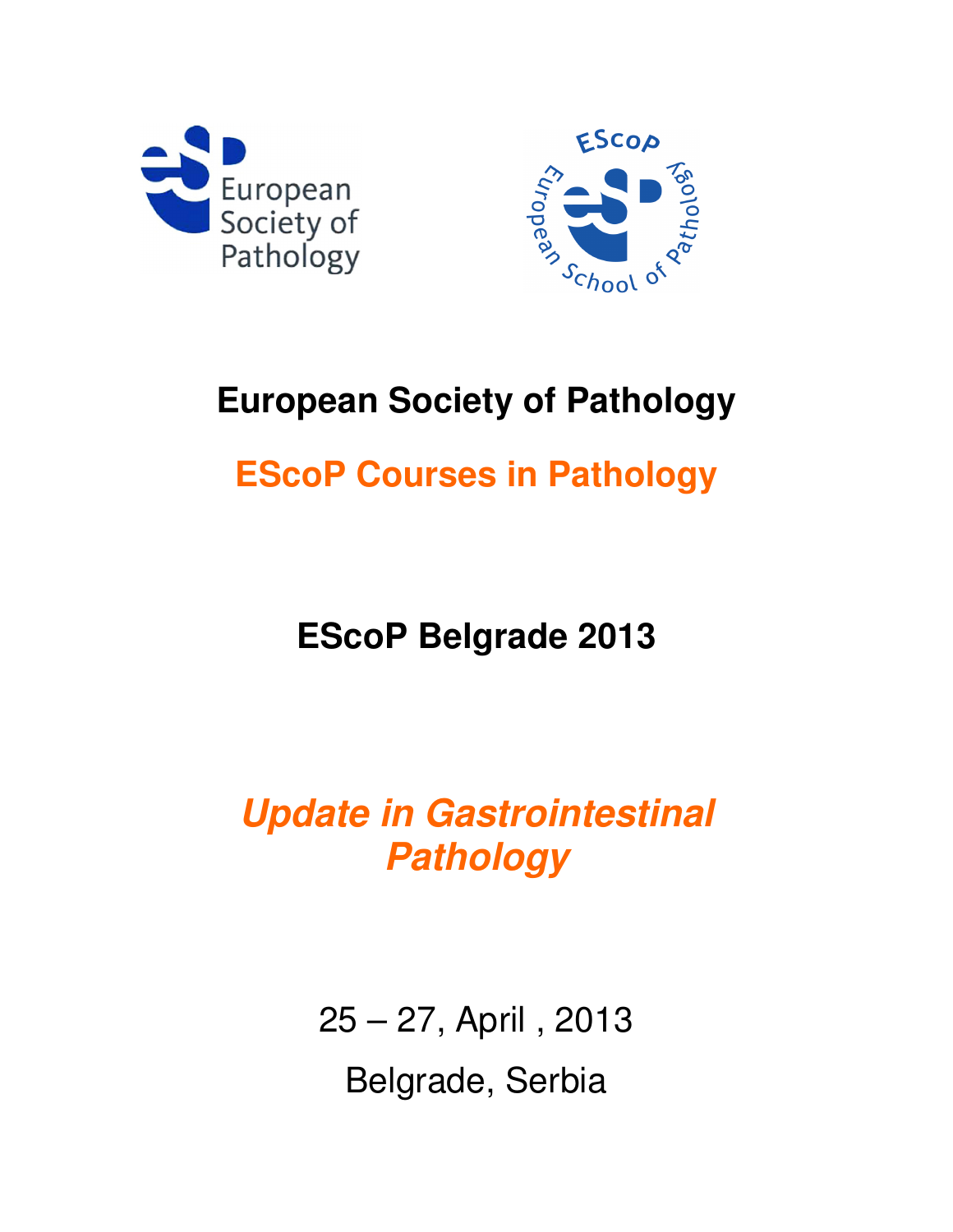

With collaboration of :

## Serbian Association for Pathology

## Serbian Association of Pathologists and Cytologists

Belgrade Medical School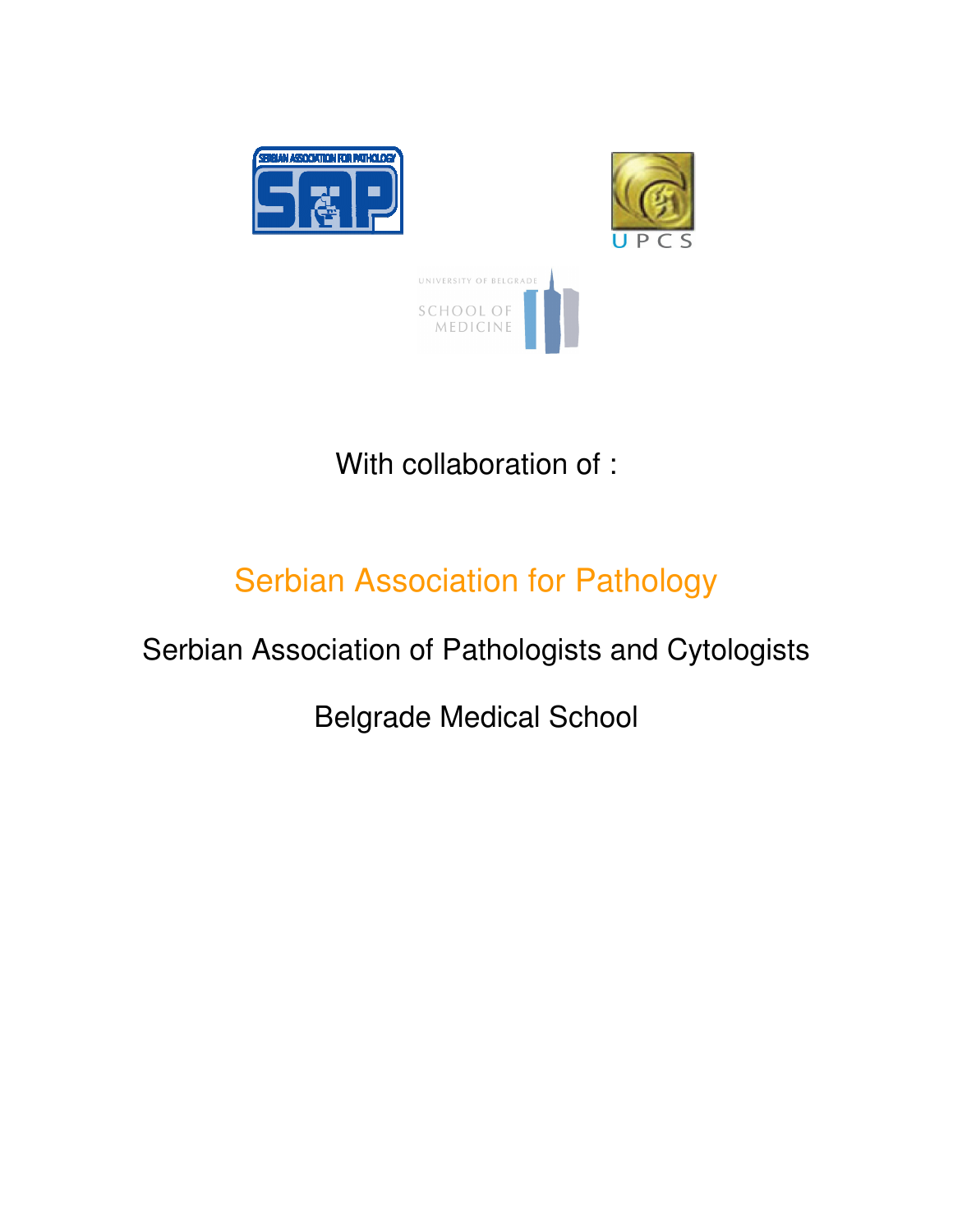#### Welcome Message

Belgrade, April 2013

Dear Colleagues,

It is a great pleasure for me to welcome you in Belgrade for the fifth pathology Course, a new "EScoP Belgrade 2013". It will be done in two parts, "introduction" to the Course, dealing with some clinical and pathological topics from Serbian experts, and second part, the usual model of EScoP Courses, featuring Gastointestinal Pathology.

 The model was presented by Prof. Bosman, accepted by Education Committee of ESP, but we find the way to incorporate some of local tutors, experts in Gastointestinal field. And, I think, this will promote better promotion and influence of pathology among our clinicial friends.

Like always before, we are sure that the idea of organizing educational Courses in Belgrade is of great importance, mainly for our residents and young pathologists, but also for our young clinicians too. It will demonstrate the importance and the challenge of better mutual collaboration.

The participation of distinguished tutors, their experience and knowledge, and our permanent fight to improve the level of pathology in Serbia, but also in surrounding countries, has allowed us to realize this fifth Course.

I would like to express my sincere thanks to the tutors of this year Course, for their contribution in this project, to support the development of pathology in South-East Europe.

Finally, I wish you a fruitful Course, and an enjoyable stay in Belgrade,

 Prof. dr Jovan D. Vasiljević, MCAP, FESC, FRCPath Director of EScoP Belgrade Courses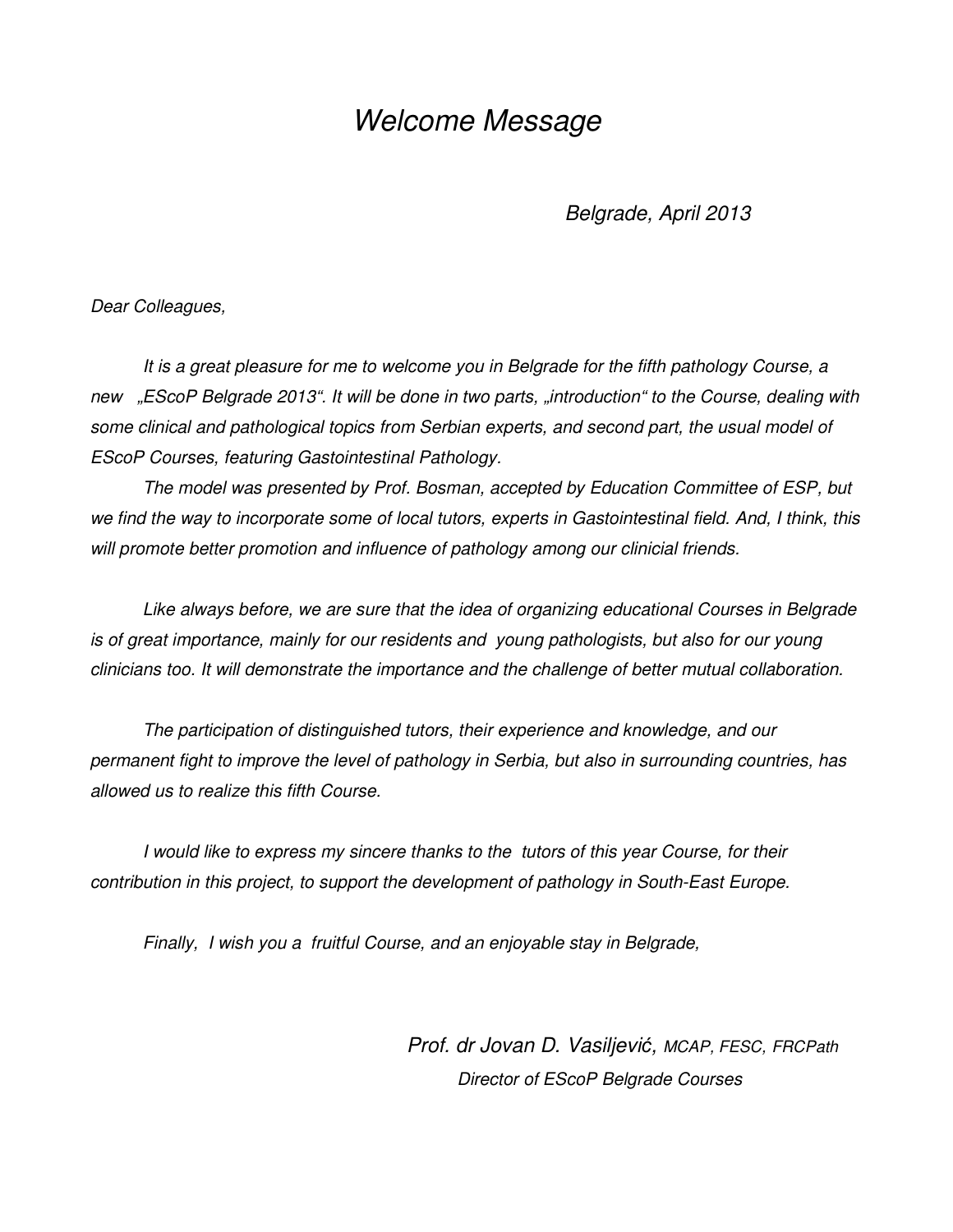# **Update in Gastrointestinal Pathology**

#### Local Organizing Committee

| <b>Honorary President:</b>  | Niki Agnantis                                    |
|-----------------------------|--------------------------------------------------|
| President:                  | Jovan D. Vasiljević                              |
| <b>Vice Presidents:</b>     | Zorica Stojšić                                   |
|                             | Slavica Ušaj-Knežević                            |
|                             | Marijan Micev                                    |
| Secretary:                  | Jelena Sopta                                     |
| Treasurer:                  | Radmila Janković                                 |
| Members:                    | Sanja Milenković                                 |
|                             | Jasmina Marković-Lipkovski                       |
|                             | Sanja Radojević-Škodrić                          |
|                             | Sofija Glumac                                    |
| Volunteer team:             | Martina Stojanović, Ognjen Živković,             |
|                             | Jelena Marković, Isidora Ranisavljević - Katuca, |
|                             | Jelena Vještica, Sanja Ćirović                   |
|                             |                                                  |
| Address for correspondence: | Prof. dr Jovan D. Vasiljević, FRCPath            |
|                             | Institute of Pathology,                          |
|                             | Medical School,                                  |
|                             | 11000 - Belgrade, Serbia                         |
|                             | Dr Subotića 1                                    |
|                             | Tel: +381.11. 364.3340; Mob: +381.63.254.377     |
|                             | E-mail: lole@med.bg.ac.rs                        |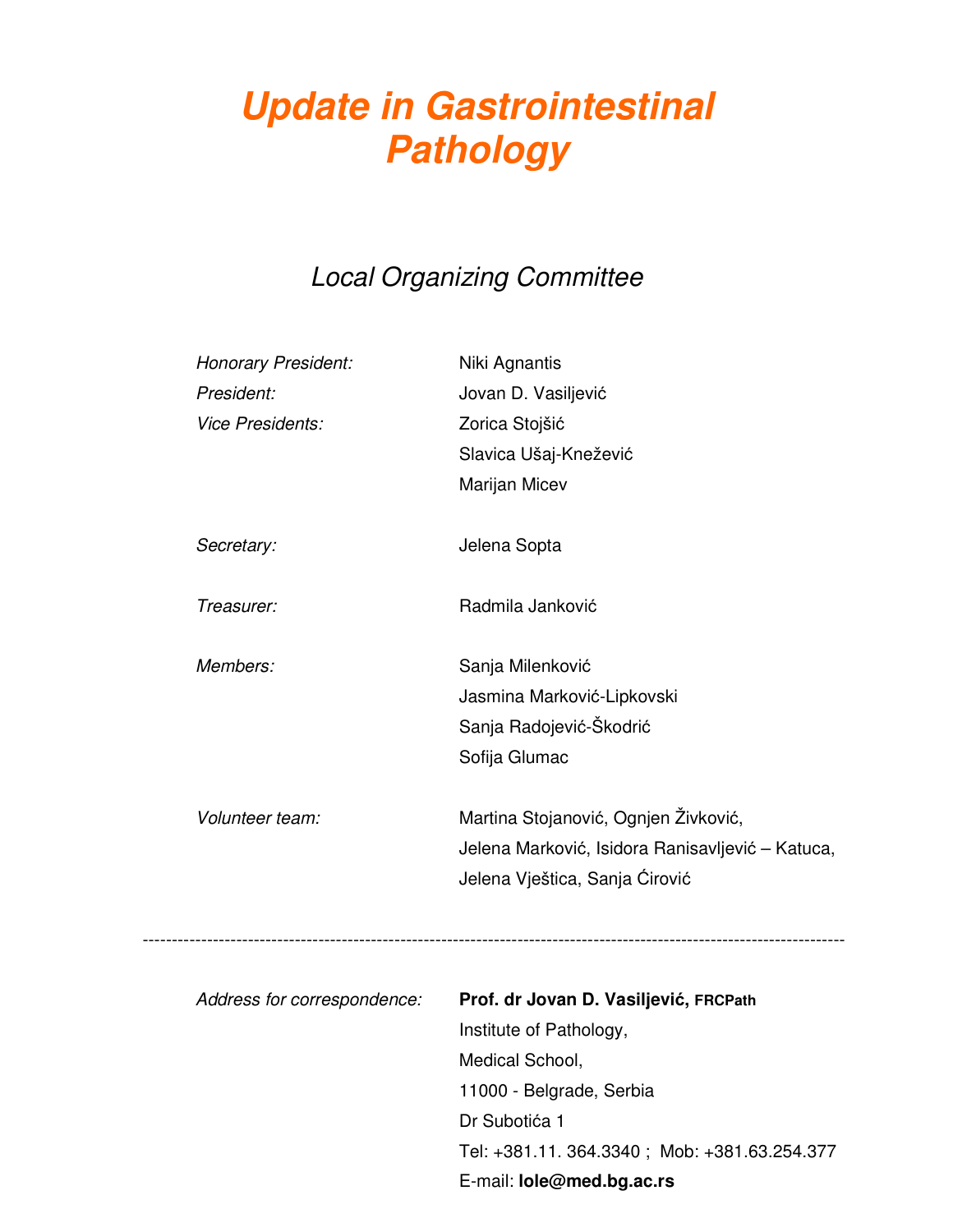### **Faculty**

(in alphabetical order)

- o Prof. dr Fredric Bosman
- o Prof. dr Fatima Carneiro
- o Prof. dr Arzu Ensari
- o Prof. dr Karel Geboes
- o Prof. dr Slavica Knežević Ušaj
- o Doc dr Miloš Korać
- o Doc dr Velimir Beca Marković
- o Prof. dr Marijan Micev
- o Prof. dr Zorica Stojšić
- o Prof. dr Dino Tarabar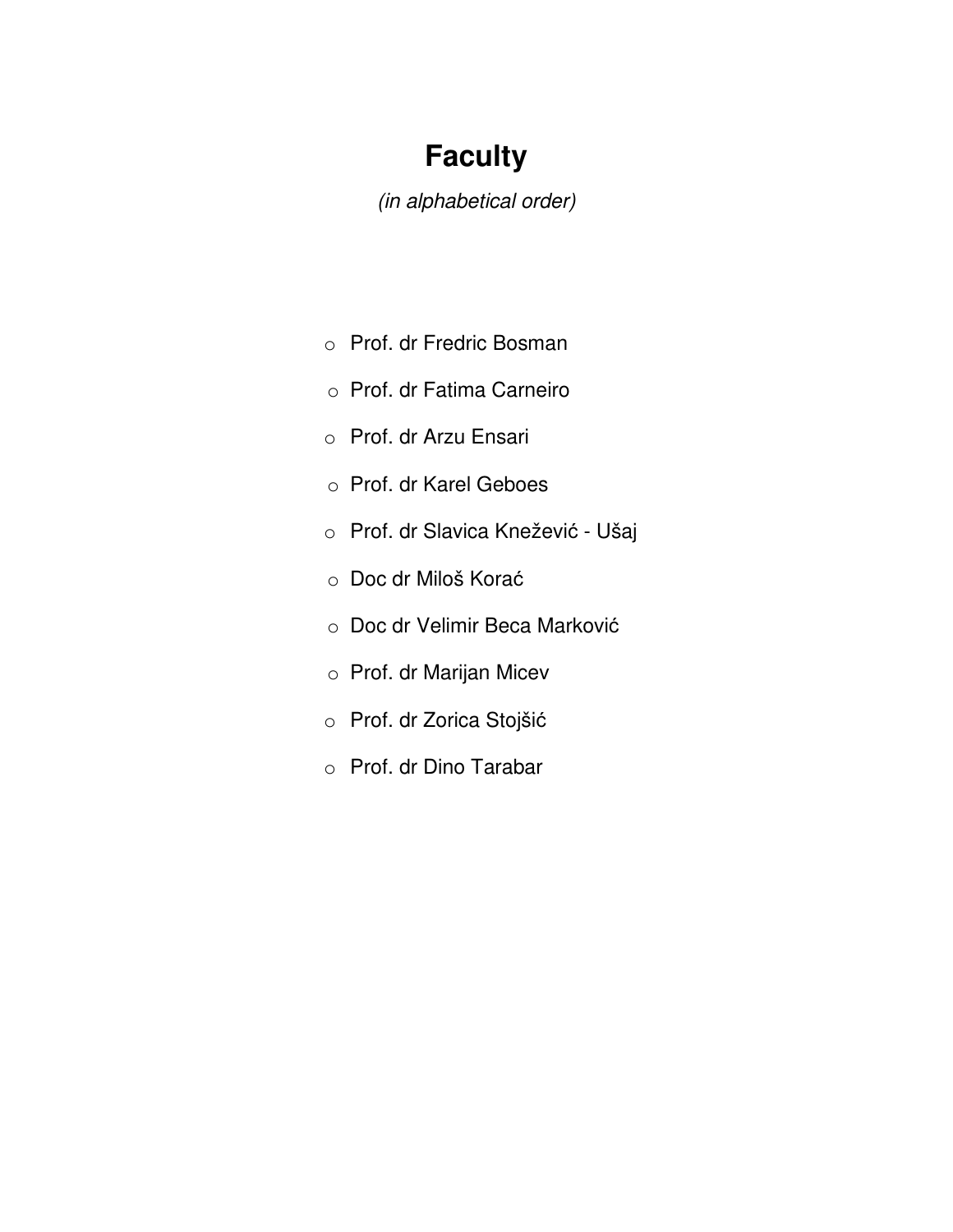## Programme

### Thursday, April 25<sup>th</sup> Introduction to EScoP Belgrade 2013 I

9.30 – 9.50 h : Doc. dr Miloš Korać: Etiologija i klinička slika infekcija gastrointestinalnog trakta (Etiology and clinical presentation of gastrointestinal infections).

9.50 - 10.10 h : Prof. dr Zorica Stojšić: Patologija infekcija gastrointestinalnog trakta (Pathology of the infections of the gastrointestinal tract).

10.10 – 10.30 h: Prof. dr Marjan Micev: Savremeni protokolarni pregled kolorektalnog karcinoma (Actual protocol for analysis of colorectal carcinoma)

10.30 – 11.00 h : Coffee break

11.00 - 11.20 h : Prof. dr Slavica Ušaj-Knežević: Kolorektalni karcinom: gde je tu djavo ? (Colorectal cancer : where is the devil ?)

11.20 – 11.40 h : Doc. dr Velimir Beca Marković: Uloga i procena patologa o kvalitetu hirurskog rada kod karcinoma rektuma ( Role of pathologist in evaluation of surgical procedure in rectal carcinoma)

11.40 – 12.00 h : Prof. dr Dino Tarabar : Hemioterapija uznapredovalog karcinoma zeluca. Kojim putem dalje ? (Chemotherapy of advanced gastric carcinoma. Which way further ? )

 $12.30 - 14.00 h$ : Lunch

### Start of EScoP Belgrade 2013

14.00 - 15.00 h : Prof. dr Fred Bosman

Lecture :

- GERD

- Barret's and Adenocarcinoma of the Esophagus

15.00 – 17.00 h : Slide session esophageal inflammatory lesions with wrap-up

(Coffee break during the slide session)

17.00 - 17.45 h : Prof. dr Fatima Carneiro

Lecture :

What's new in premalignant lesions of the digestive system (WHO 2010)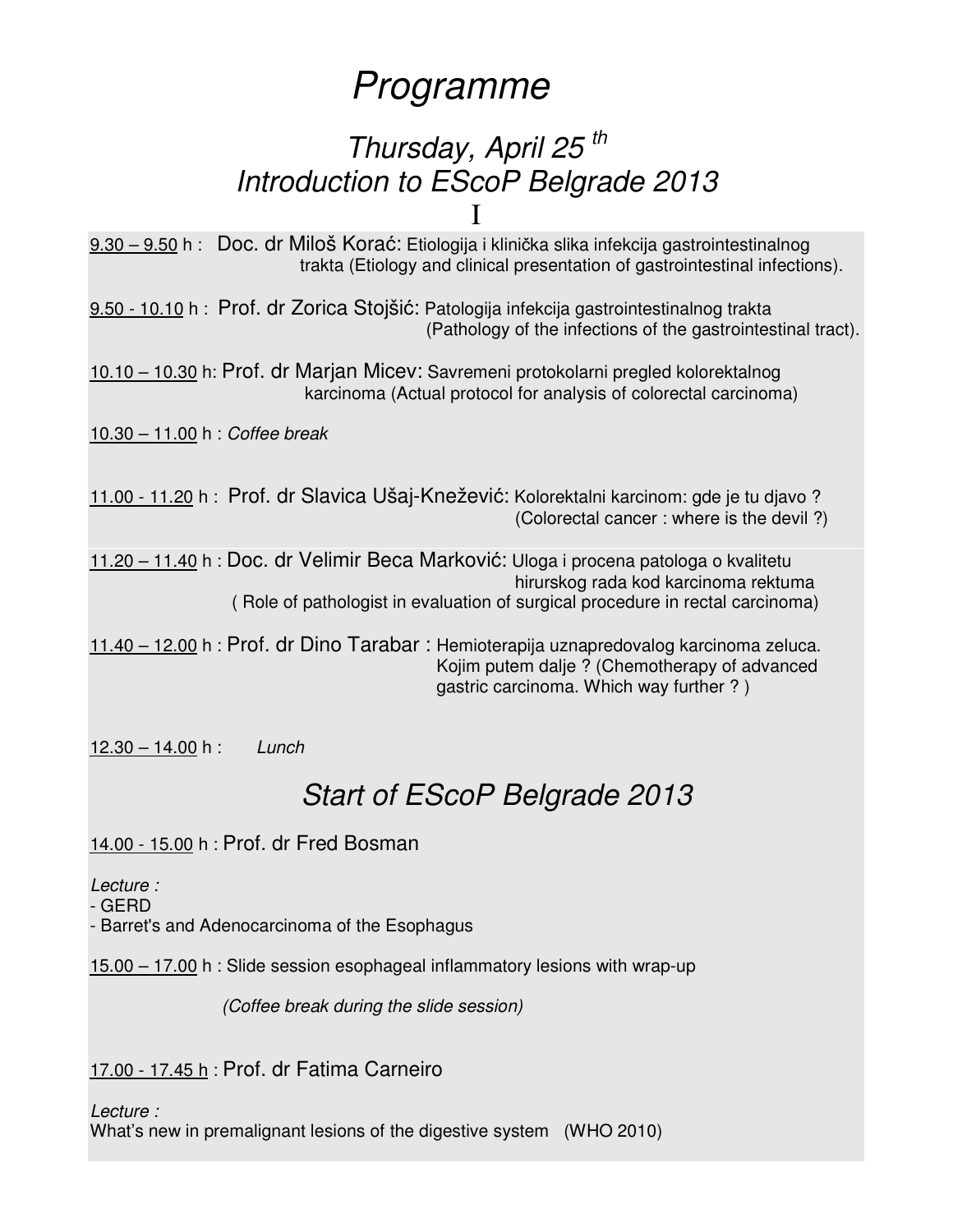## Friday, April 26<sup>th</sup>

#### 09.00 - 10.00 h : Prof. dr Fatima Carneiro

Lecture:

- Classification of chronic gastritis, intestinal metaplasia and dysplasia

10.00 - 12.00 h : Slide session Chronic Gastritis with wrap-up

(Coffee break during the slide session)

12.00 -12.45 h : Prof. dr Arzu Ensari

Lecture : NE tumors of the GI tract

12.45 - 13.30 h Lunch

13.30 - 14.30 h : Prof. dr Arzu Ensari

Lecture : - Small intestinal pathology in malabsorbtion syndromes

14.30 – 16.30 h : Slide session Small intestinal Biopsies with wrap-up

(Coffee break during the slide session)

16.30 – 17.50 h : Prof. dr Karel Geboes

Lecture : Histologic Diagnosis of Inflammatory Bowel Disease

20. 00 h Cocktail for all participants